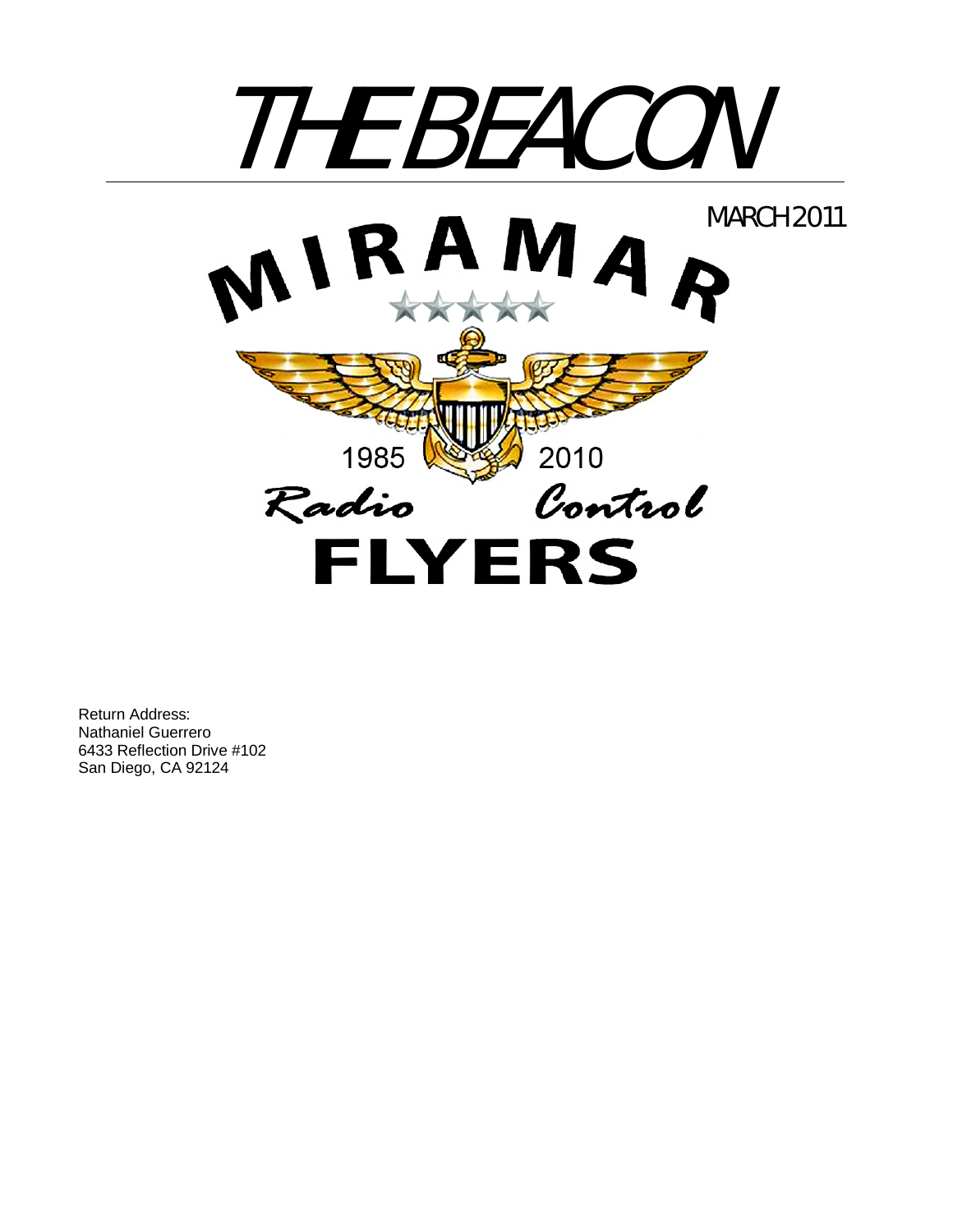# March 2011

The next MRCF Meeting will be on **TUESDAY**, 8 March 2011

Location: American Legion Hall 7815 Armour St.

Corner of Armour and Convoy St.

Board Meeting at 6:30 PM – Gen. Meeting at 7:00 PM

**American Legion Hall at 7815 Armour Street. Hwy 163 TO BALBOA AVENUE, WEST TO CONVOY STREET, LEFT ON CONVOY TO ARMOUR ST., TURN LEFT ONTO ARMOUR AND RIGHT INTO AMERICAN LEGION. ADDITIONAL PARKING IS ACROSS THE STREET AT CARQUEST.** 

# CLUB OFFICERS

President: Jerry Neuberger (619) 258-4477 Secretary: Frank Gagliardi (858) 271-4430 Field Marshal: Sandy Sanderson (858) 695-3095 Safety Coordinators: Don Van Gundy Don Robinson (619) 370-4592 (858) 271-6452

Newsletter Editor: Nathaniel Guerrero (858) 240-2215 Email: nguerrero@san.rr.com

| Vice President:                |                |  |
|--------------------------------|----------------|--|
| <b>Curtis Kitteringham</b>     | (760) 746-5913 |  |
| Treasurer:                     |                |  |
| George Sager                   | (858) 748-0868 |  |
| Helicopter Chairman:           |                |  |
| Darren Hauptman                | (619) 948-1948 |  |
| Membership Chairman:           |                |  |
| <b>Tom Mulder</b>              | (619) 804-8596 |  |
| membership@miramarrcflyers.com |                |  |

Club Webmaster: Darren Hauptman Darren@miramarrcflyers.com www.miramarrcflyers.com

# **CLUB FLIGHT INSTRUCTORS**

Any club member who wishes to have some assistance should call one of our designated instructors. There is no duty instructor at the field, so you must prearrange a time with someone on this list.

| Name                       | Number         |
|----------------------------|----------------|
| <b>Richard Barndt</b>      | (858) 213-5740 |
| Frank Gagliardi            | (858) 271-4430 |
| <b>Curtis Kitteringham</b> | (760) 746-5913 |
| <b>Barry Mattingly</b>     | (760) 753-1318 |
| Jerry Neuberger            | (619) 258-4477 |
| Paul Stenberg              | (760) 743-5458 |
| Tom Mulder                 | (619) 804-8596 |
| Ron Stark                  | (858) 530-0586 |
| Roy Rapheal                | (858) 538-5485 |
| Darren Hauptman            | (619) 948-1948 |

Please visit the AMA's website for updates on the FAA regulations that are being discussed. www.modelcraft.org/gov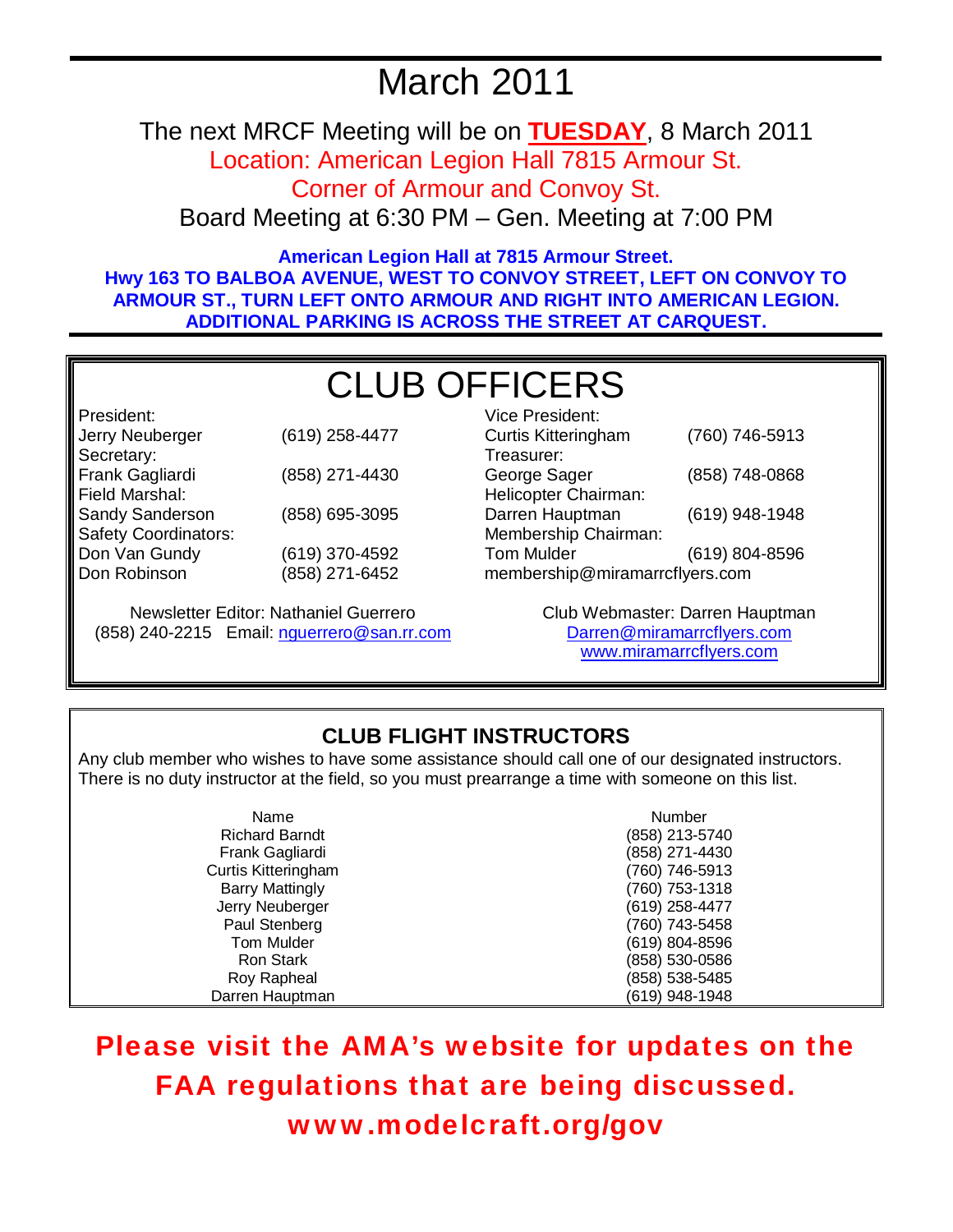## **From the Left Seat:**

I just got word from Don Madison that MRCF has again been recognized as a Gold Leader Club. Congratulations to all our members who contribute their time and expertise to making MRCF a Gold Leader Club to be proud of, and thanks to Don Madison for continuing to gather the data and submitting the package to AMA.

Special thanks to those members who came out and supported the MRCF booth at the Centennial of Naval Aviation kickoff event on North Island. We had a great time and our booth was center stage where we had a fantastic view of the fly-overs. Special thanks to Darren for setting it up and getting us the great spot next to the up-armed H-60.

There's been a recent development, and a big surprise, in the FAA sUAS effort which is good news for modelers. Also recently there have been changes to the Large Model rules. Both will be briefed at the next meeting.

See you at the field

Jerry

## **From the Right Seat:**

For those of you that said we need rain, should be all smiles by now. I for one am ready to put in a trout pond in my back yard. It has not dried out from last months rains. The work party was rained out for the most part, except for some great club members that did show up and work. Lots of weeds were pulled from the parking area, my hats off too you all. We will be looking at a time in March/April to try again for a work party.

There is a form letter posted on the web asking that the model interest not fall under government rules, http://amagov.modelaircraft.org it takes a short time to fill it out to be counted. I would like to Thank the members that came out to North Island for the 100 year Naval Aviation Celebration, we had a great time. We setup next to Darren's Navy heli, Darren gave everyone a hands on tour. For those that missed it, there was something to watch for everyone, Richard Hanson stopped by the display and watched the flyby's with us. As I said it was will worth the long day, I for one would one have missed it.

For you motor bike riders in May on the 22nd the Fun Bike Center is doing a ride that will end at the Leatherneck Museum at Miramar, the museum has asked if we could do a display that day. Stay dry and see you at the field.

 As always Thank You for your Help Curtis Kitteringham

## **Safety Coordinators:**

No comments for this month.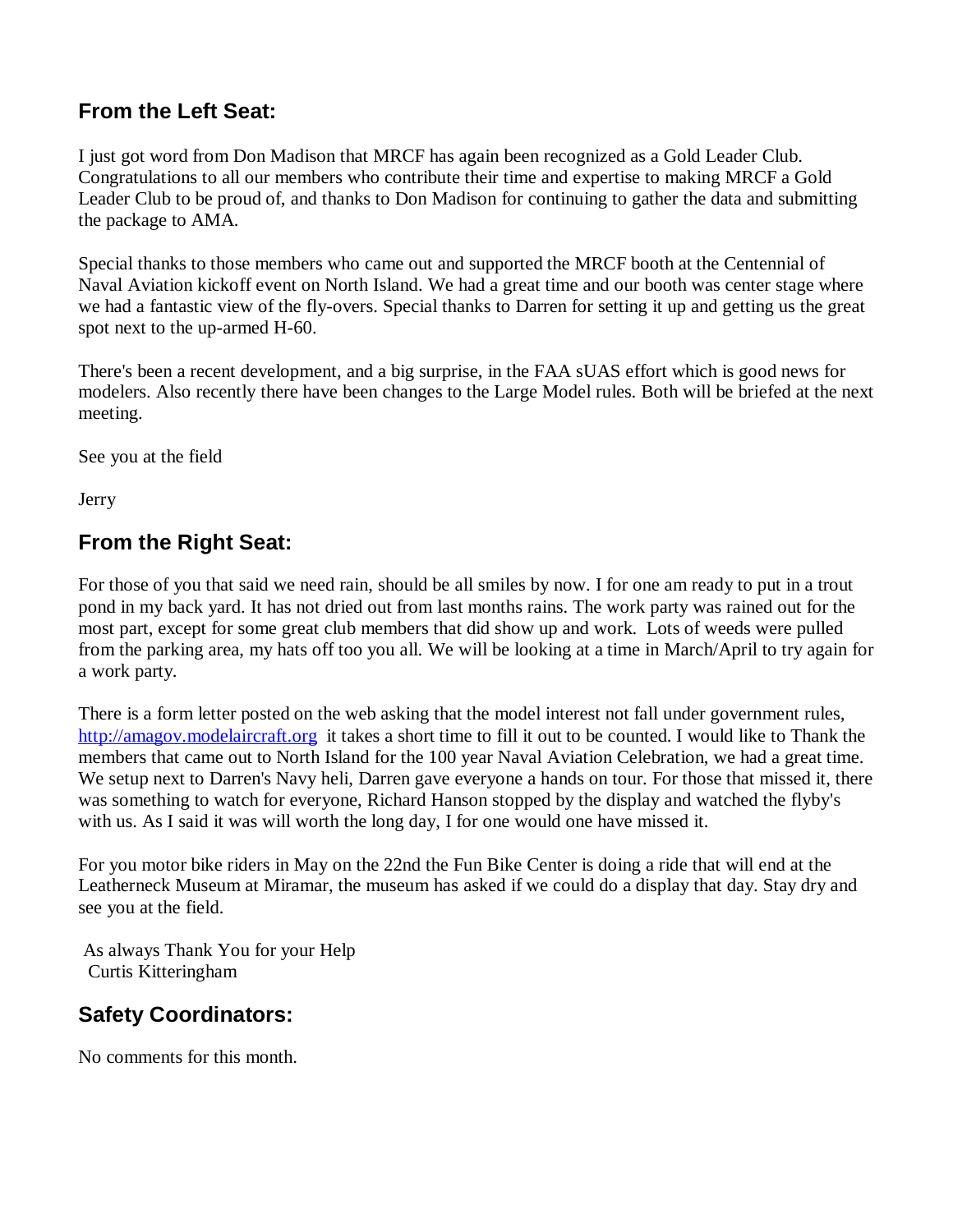## **Field Marshal:**

I hope everyone had a great Valentines Day. 2010 Was a great year for the club, I would like to give Mark Lukens a Bravo Zulu for an outstanding job as Field Marshal last year. The field looked awesome all year round and it was all done with a minimal interruption to field use! If you see Mark remember to thank him.

I have participated in many field cleanup days over the last two years and have enjoyed the company of everyone else that had attended. They are actually a great time! As the events calendar becomes populated, field cleanup days will be scheduled. The first is scheduled for Saturday the 19<sup>th</sup>. I hope that everyone will be able to participate.

 This year started out with a deluge of rain and cool weather. We have roped off the parking on the south side of the field because the ground is VERY soft and will not support the weight of a vehicle ( remember last year and the porta potty truck sinking? ) Please do not circumvent the barricades. If you have any ideas that would improve the fields appearance, please let me know!

See you at the field!

Sandy

## **Helicopter Chairman:**

No comments for this month.

## **Membership Chairman:**

No comments for this month.

**Please read the attached "required reading" from Bob Violett Models. We appreciate his authorization to print this in the newsletter and please note although this addresses turbine models, it should be reviewed for all as our models can be the full spectrum of simple to complex, but safety should always be considered by everyone while flying.**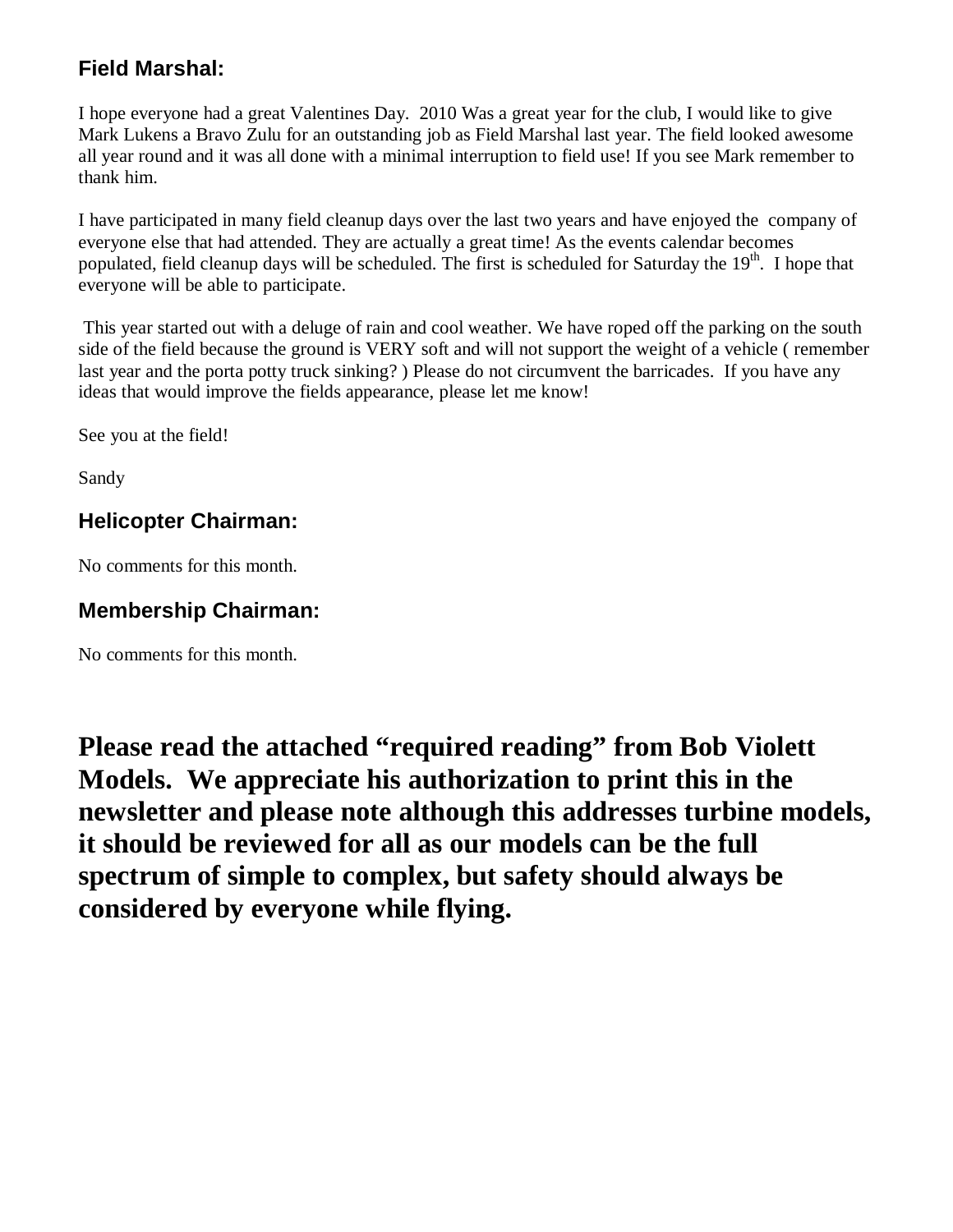#### **President called the meeting to order at 1903 hrs.**

The pledge of allegiance was recited by the membership.

The Treasurer's report was presented and accepted by the membership. The membership made a motion to accept the report. Motion was made and seconded. The report was accepted by the membership.

The Secretary's report was presented and accepted by the membership. The membership made a motion to accept the report. Motion was made and seconded. The report was accepted by the membership.

Guest at the meeting – Jim Lebanon.

Safety – Don Robinson noted that Safe Starting procedures were not being observed. Suggested that long term running be done at the area South of the covers.

Field Report – Sandy Sanderson – No comments this month.

Membership – Tom Mulder – No comments this month.

#### **OLD BUSINESS**

Continuing action on refinishing the tables.

#### **NEW BUSINESS**

New turbine guidelines were discussed. Barry Mattingly to monitor and oversee the implementation of the new guidelines. The guidelines / regulations only affect MRCF and will adjust accordingly as the turbine flyers refine and evolve the guidelines. There is hope that if this program is successful, it may be adopted at the AMA level or something of a similar nature.

Darren Hauptman is coordinating the Centennial of Naval Aviation. Please contact Darren for additional information regarding the tent and events.

#### **SHOW AND TELL**

Leroy Brooks brought in a scratch-built Falcon 56 with a SuperTigre .32 engine. The engine was originally intended for a helicopter, but was modified to fit a propeller. The color was a dark metallic blue for the fuselage and neon red wings for easy visibility in the air.

Greg Carter brought in a Decathlon ARF for sale. It's a .40 sized aircraft and retails for around \$150. He is setting the minimum price at \$100.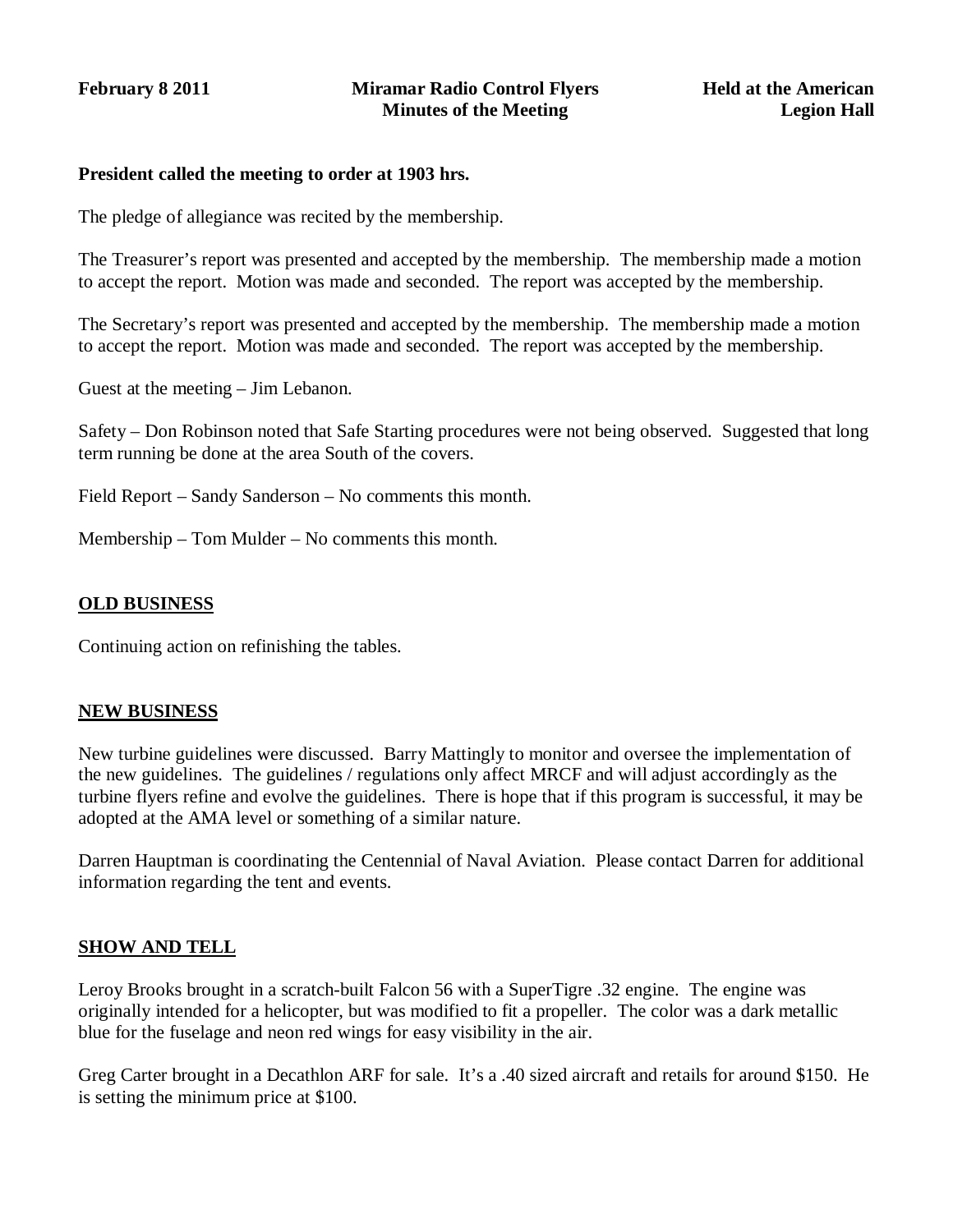### **EVENT SCHEDULE**

TO ALL MEMBERS: Darren has set up a calendar on the website to schedule the events. Please go to www.miramarrcflyers.com and click on the EVENTS tab at the top of the page. If you have any suggestions, please contact Darren at Darren@miramarrcflyers.com.

February  $12 - NASA$  North Island –  $100<sup>th</sup>$  Anniversary of Naval Aviation February 19 – Field work and clean up day June 11 – First Open Cockpit Day – Flying Leatherneck Museum June 25 and 26 – IMAC contest at field July 9 and 10 – Rotors over Miramar Helicopter Fly In at field July 23 – Second Open Cockpit Day – Flying Leatherneck Museum July 30 – Aerospace Museum sponsored Flight of Fancy Fly In at field Sept  $26<sup>th</sup>$  to Oct 2 – Miramar Air Show (dates include week prior being shut down for practice of participants) October 8 – Club Members Day at the field November 12th - Veterans Day Flyin December 3th - Toy for Tots flyin December 13th - Christmas Dinner

**Meeting adjourned at 2022 hrs.** 

# **ITEM TO BUY OR SELL**

I'am looking for a kit to buy that Hobby People used to sell. It is the Global F8F Bearcat Profile fuselage. If kit not available, maybe someone has the set of plans for one. Ron Stark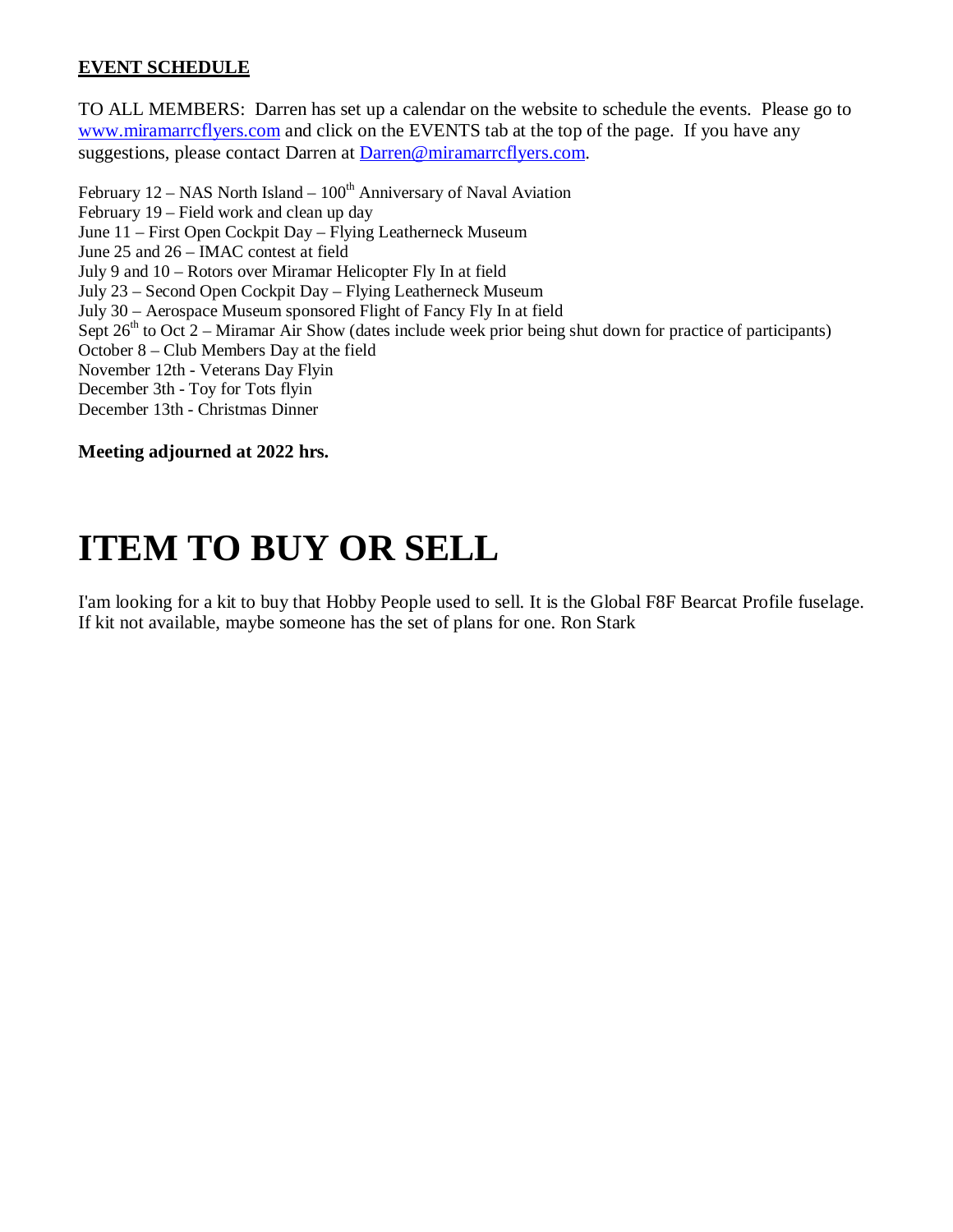## Required Reading for Jet Pilots by: Bob Violett

 The February 2011 issue of Model Aviation features an interview of an F.A.A. representative by A.M.A. representatives, Dave Mathewson and Rich Hansen relative to the N.P.R.M. that will affect our hobby. After we understand this impending challenge, we must all ask ourselves, "what can we do to minimize the government's interest in regulating our activities?"

### A Few Suggestions

• Improve our efforts to self govern. This means that we have a thorough knowledge of the A.M.A. Safety Code, Turbine Waiver Regulations, and "See and Avoid" documents; see www.modelaircraft.org/documents.aspx. It is the responsibility of each one of us to thoroughly comprehend and abide by these documents.

• Use the "Buddy System", i.e. help each other to accomplish the above and ensure the safety of the vehicle before and during flight.

• Ensure that the radio transmitter and E.C.U. Failsafe system is properly programmed before each flight. Know that each time that the receiver (JR DSM etc.) is "bound" to a different transmitter, the Failsafe must be reset.

• Use speed limiting devices on your jet models that are capable of 200+ mph. JetCat and Jet Central E.C.U.'s have this feature. Know the Vne of your model and limit it accordingly. See www.bvmjets.com/Pages/Speed\_Control.htm for BVM jets and Skymaster jets that we have tested.

• Know that the engine must be shut down at the FIRST SIGN of a control problem. If the engine is shut down just 2‐3 seconds prior to impact, the fire potential is remote. This is a public safety item.

• Avoid the sensationalism of publishing videos of any incidents that may occur. They can only hurt our cause.

• Know that agents of the Federal Government have attended jet events, and tuned into chat rooms and You Tube for the last 2‐3 years and that some jet modelers have done some pretty stupid things in their presence. Others have bragged to the world just how fast a turbine powered model can fly. It is this potential (of turbine power) for extreme velocity that has attracted the attention of regulatory agencies.

• There are "Standards Committees" now working within the A.M.A. structure to support our positions to self govern. It is sensible to have guidelines that help modelers improve the safety of high performance models. Just one example of areas to be addressed is control surface actuation. Using a cheap servo on a major control surface of a high performance model just doesn't make sense. "Cheap"